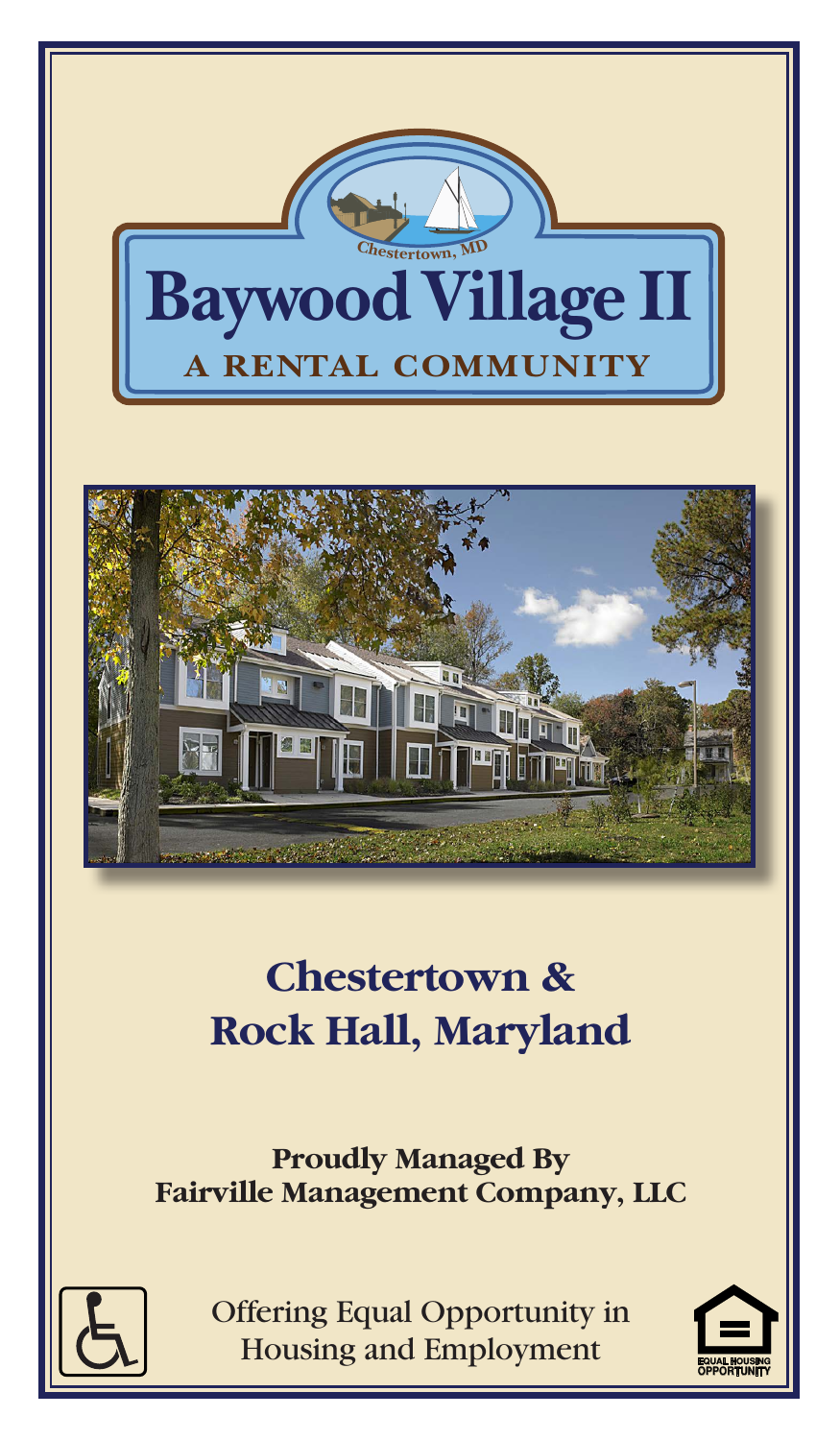**B** aywood Village II, nestled in the suburbs of historic waterfront Chestertown and Rock Hall, offers the perfect opportunity to enjoy the richness of small town life in a community that you are proud to call home. Newly renovated, Baywood Village II features a wide array of amenities at an affordable price. Our Chestertown and Rock Hall locations offer a variety of floor plans to satisfy the needs of our residents. Updates to the spacious two bedroom apartments and three & four bedroom townhomes bring a fresh, modern feel to these long standing communities.



## **Community Features**

- Quiet Suburban Setting
- Professionally Landscaped Grounds
- Community Center with Computers & Internet Service
- •Tenant Services
- On Site Management
- New Laundry Facility
- Playground
- Private Parking
- 24 Hour Emergency Maintenance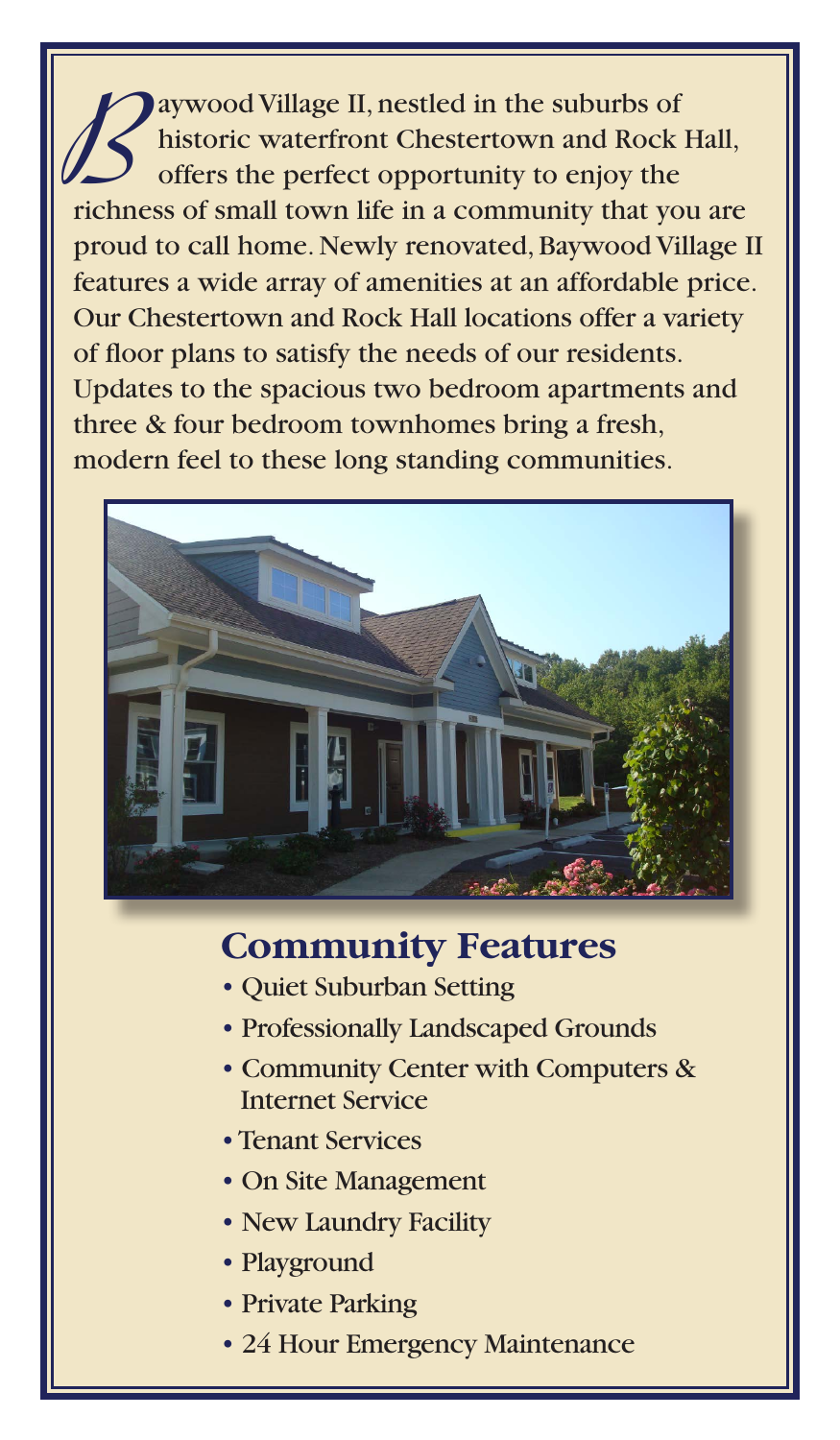**Baywood Village II prides itself on the support<br>offered to residents. Our community center<br>provides a comprehensive package of on-site** offered to residents. Our community center provides a comprehensive package of on-site services, including a Tenant Services Coordinator, community events, vocational training, health and nutritional services, financial counseling, computers with internet service, and more. We look forward to the chance to show you why Baywood Village II is a community bursting with opportunity.

### **Unit Features**

- Private Entrances
- Wall-To-Wall Carpeting and Tile Flooring
- Energy Efficient Heating and A/C
- Fully Equipped Kitchen with State Of The Art High Efficiency Appliances
- Microwave
- Mini Blinds On All Windows
- Smoke Detectors
- Fire Extinguisher
- Storage Unit Included with All Townhomes
- Washer & Dryer Included In All Townhomes
- ADA Accessible Units with Washer & Dryer
- ADA Townhomes Include Chair Lift

### **OFFERING**

#### **2 Bedroom Apartments in Chestertown or Rock Hall &**

#### **3 and 4 Bedroom Townhomes in Chestertown Income Restrictions Apply**

In accordance with Federal Law and U.S. Department of Agriculture policy, this institution is prohibited from discrimination on the basis of race, color, national origin, sex, age, familial status, religion or disability. To file a complaint of discrimination you may file in person with, or write to USDA, Director, Office of Civil Rights, 1400 Independence Avenue, SW., Washington, DE 20250-9410 or call (800)795-3272 (voice) or (202)720-6382 (TDD).

For additional information please contact the rental office at:

## **Baywood Village II**

23165 Baywood Court Chestertown, Maryland 21620

Phone: (410) 778-4182 Fax: (410) 778-1770 TTY: (877) 489-2479

**Visit our website at www.fairvillemanagement.com**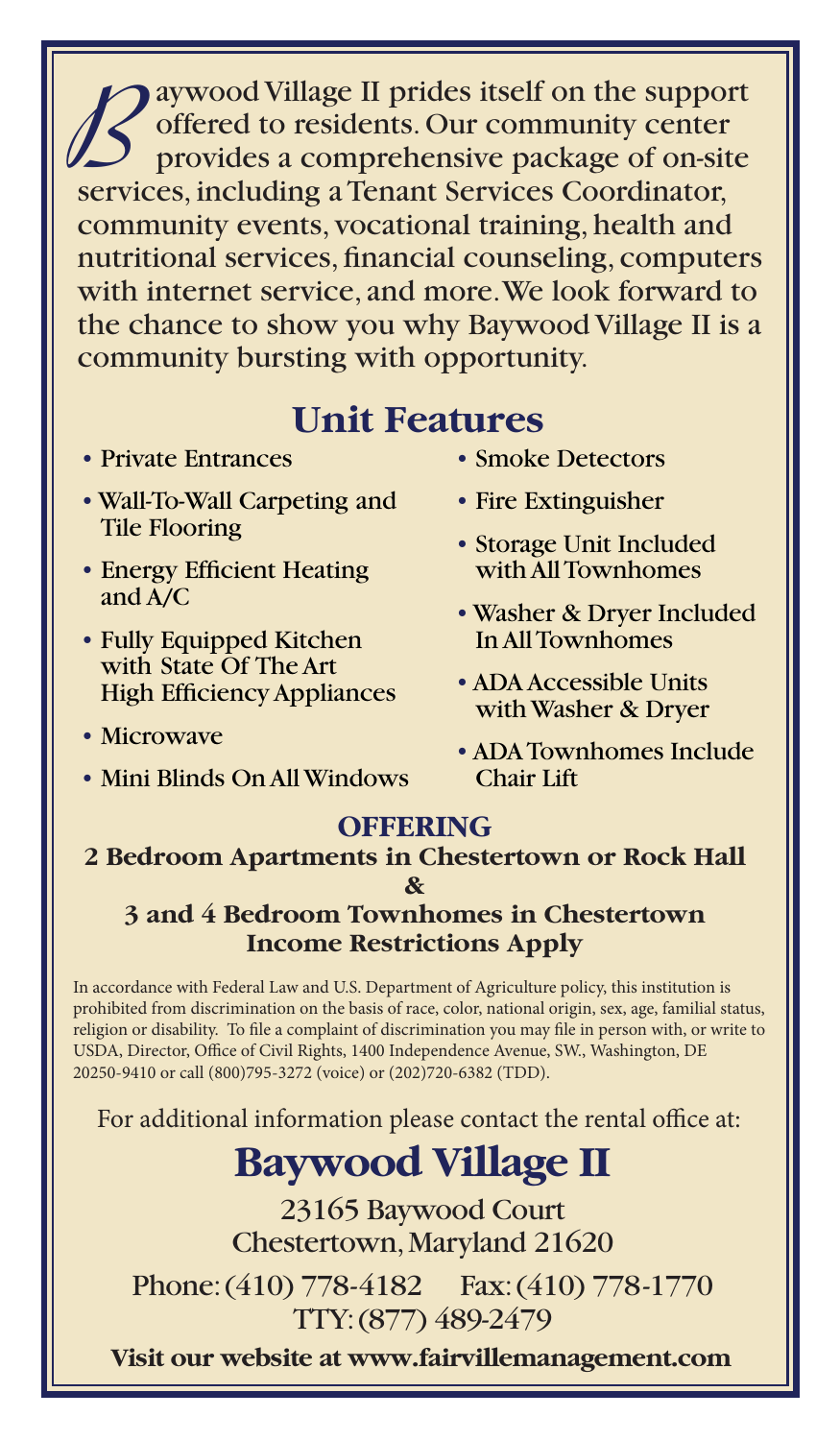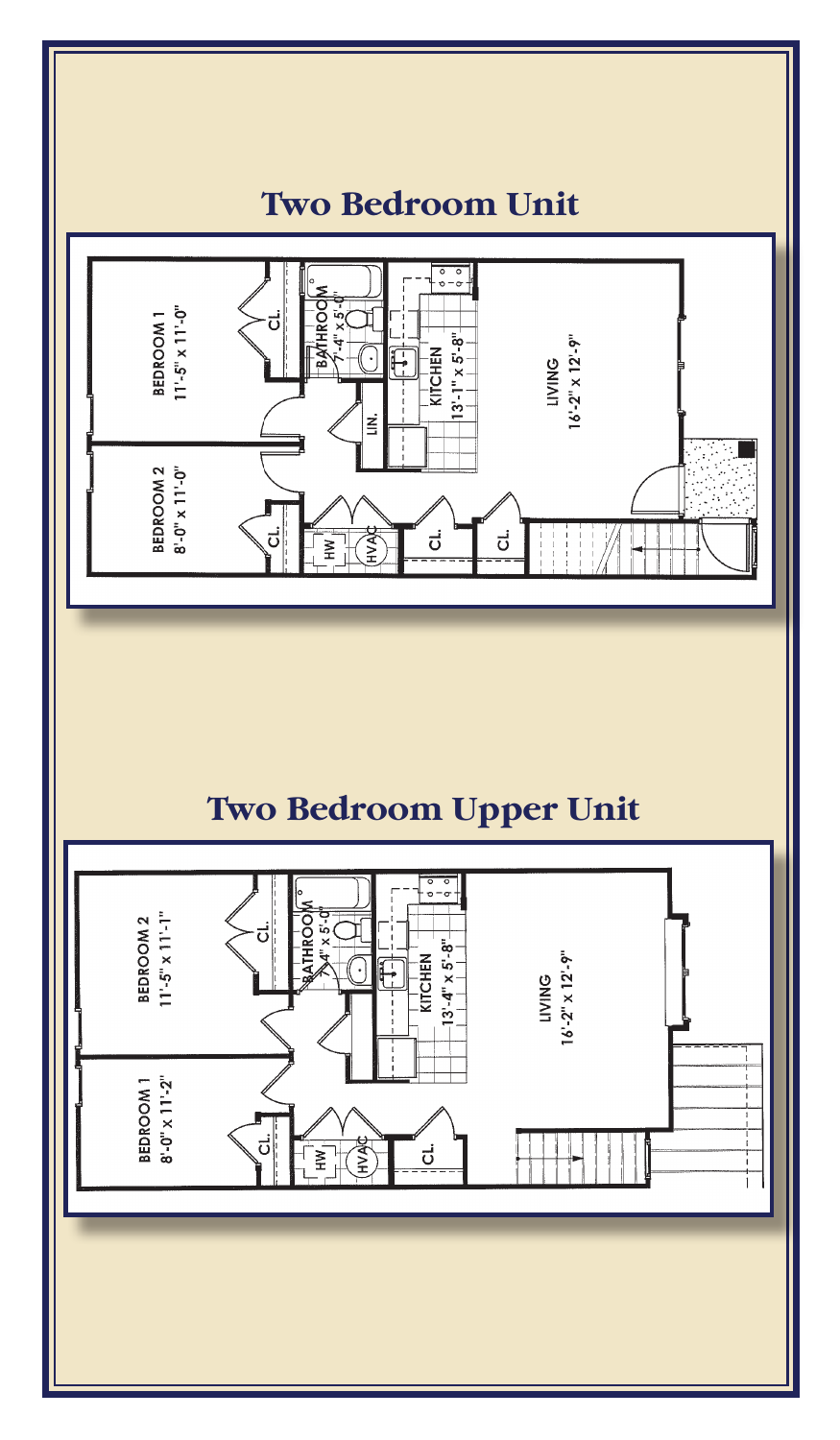